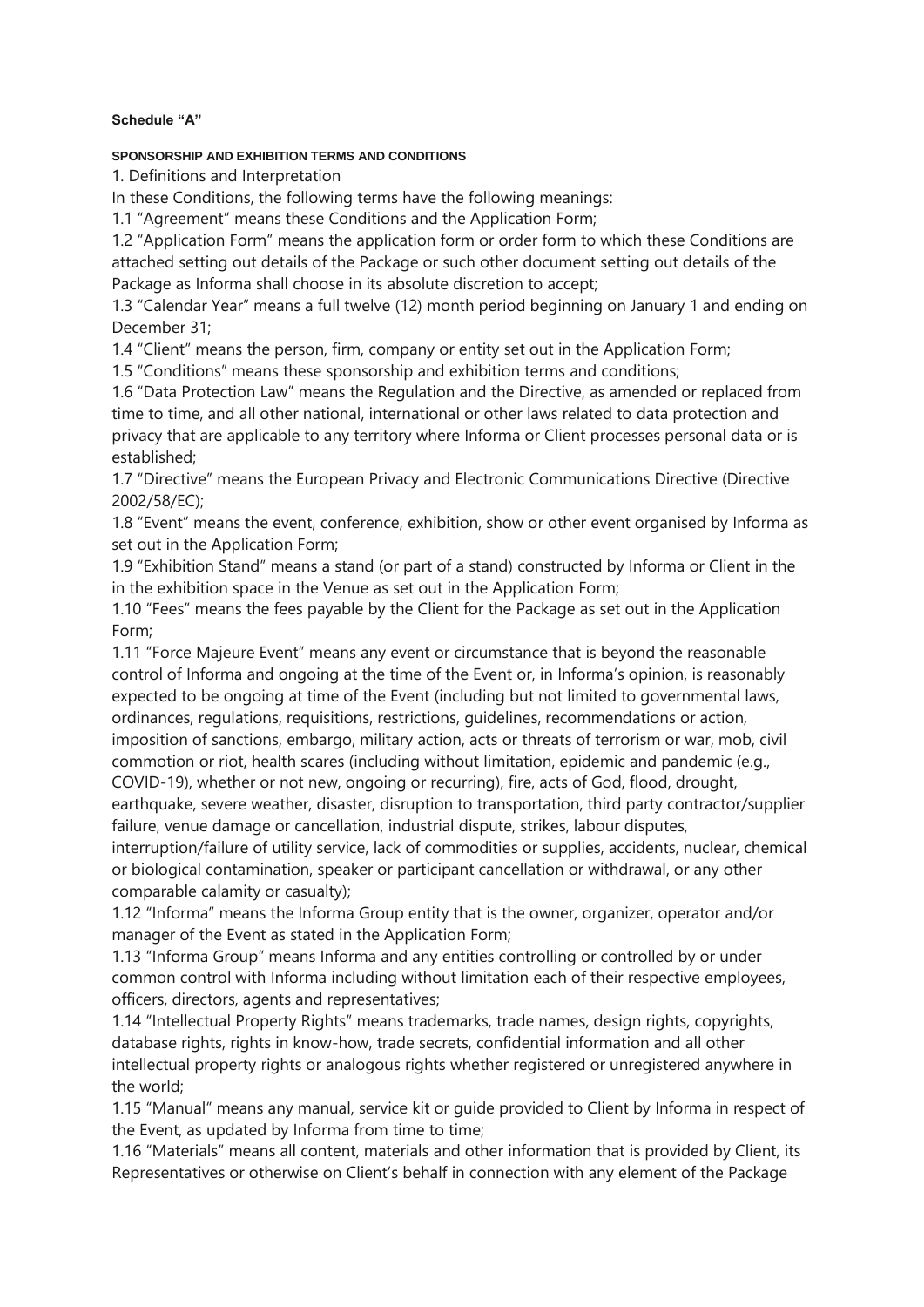(including, without limitation, its name, profile, any logos, copy and other artwork);

1.17 "Owners" means the owners and/or management of the Venue;

1.18 "Package" means the services, including but not limited to Space and/or Sponsorship, to be provided to Client by Informa in relation to the Event as set out in the Application Form;

1.19 "Regulation" means the General Data Protection Regulation (Regulation (EU) 2016/679); 1.20 "Reportable Breach" means a breach of security leading to the accidental or unlawful destruction, loss, alteration, unauthorised disclosure of, or access to, personal data transmitted, stored or otherwise processed;

1.21 "Representatives" means the employees, consultants, agents, contractors and other representatives (or any employee, consultant, agent, contractor or other representative thereof) of a party;

1.22 "Space" means the exhibition space in the Venue as set out in the Application Form;

1.23 "Sponsorship" means the sponsorship element of the Package as set out in the Application Form; and

1.24 "Venue" means the venue at which the Event is physically held

### 2. Application for the Package

2.1 Applications for the Package must be made on the Application Form provided to the Client by Informa. Informa may at its sole discretion choose to accept applications by other means but, in any event, these Conditions shall apply. The application for the Package is irrevocable by the Client.

2.2 Informa reserves the right to reject any Application Form or other application from any potential Client. A binding contract shall only come into effect when written confirmation (whether by email or otherwise) of acceptance is sent by Informa to the Client (whether or not it is received)

2.3 These Conditions are the only terms on which Informa is prepared to deal with the Client and no terms or conditions endorsed upon, delivered with or referred to in any purchase order or similar document delivered or sent by the Client to Informa will form part of this Agreement

### 3. Price and Payment

3.1 Unless other payment terms are set forth on the Application Form, the Client shall pay the Fees together with any Taxes within 30 days from the date of Informa's invoice or full payment shall become due immediately when invoices are raised within 30 days prior to the start date of the Event. Time shall be of the essence in respect of the payment of Fees.

3.2 Without prejudice to any other right or remedy that it may have, if Informa does not receive the Fees in cleared funds by the due date for payment, Informa shall be entitled to: (i) charge interest at the rate of 1.5% per month (or if less the maximum rate permitted by applicable law) accruing on a daily basis until the date of actual payment; and (ii) refuse access for the Client and its Representatives to the Event; and/or refuse to provide any element of the Package; and (iii) terminate this Agreement upon which the provisions of Condition 13.2 shall apply.

3.3 Informa shall have no liability whatsoever if Client pays the Fees (or any proportion thereof) into any bank account other than the bank account specifically designated by Informa to Client for payment. In particular, Informa shall not be responsible for any losses suffered by Client due to third party fraud or misdemeanour, including, without limitation, false change of bank account communications, identity theft and other scams. Payment of the Fees into Informa's designated bank account only shall satisfy Client's payment obligations under this Agreement. To the extent that Client receives any communication notifying Client of a change in Informa's designated bank account, Client is required to verify the authenticity of the same directly with Informa.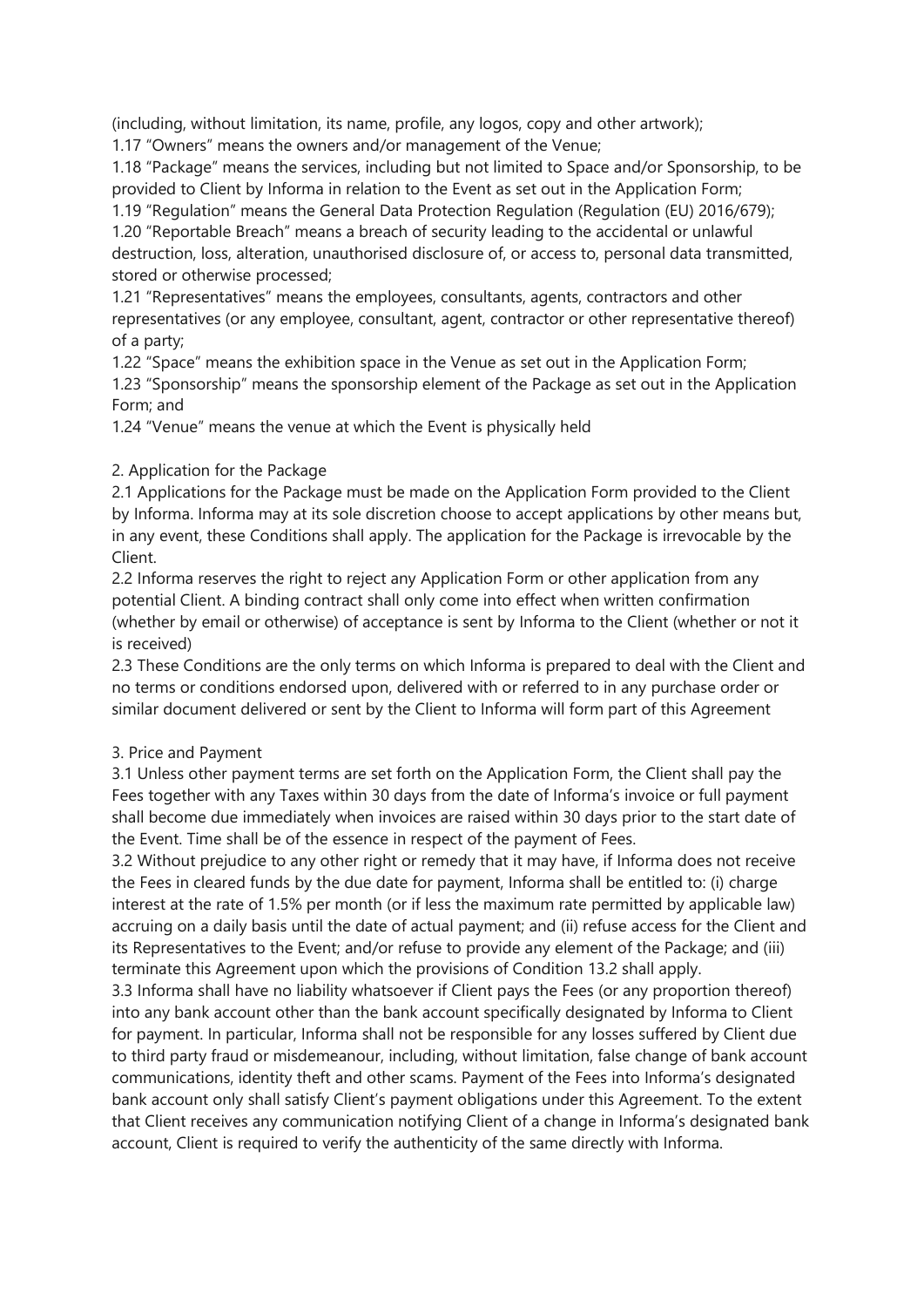### 4. Taxes

It is the intent of the parties that Informa will receive the Fees net of all applicable taxes, including, without limitation, sales, VAT, service or withholding taxes ("Taxes"), all of which shall be paid solely by the Client. If and to the extent that any Taxes are levied upon, or found to be applicable to, the whole or any portion of the Fees, the amount of the Fees shall be increased by an amount necessary to compensate for the Taxes (including, without limitation, any amount necessary to "gross up" for Taxes levied on the increase itself).

# 5. Client's General Obligations

5.1 The Client shall comply with all laws or regulations or guidelines of any competent authority (including, without limitation, all laws relating to anti-bribery, anti-corruption and trade sanctions) and any terms and conditions, Manual or reasonable instructions or directions issued by Informa or the Owners (including, without limitation, in relation to health and safety, data privacy or security (including information security) requirements).

5.2 The Client warrants that it has the right, title and authority (including, without limitation, that it has the necessary licences) to enter into the Agreement and perform its obligations under it and that the person signing the Agreement on behalf of the Client has the requisite authority to do so.

5.3 The Client and its Representatives must, at all times, conduct themselves in an orderly manner and must not act in any manner which causes offence, annoyance or inconvenience to other sponsors, exhibitors, the Owner, Informa or any visitors/delegates to the Event

5.4 Client is required to be adequately insured in relation to its activities under this Agreement. 5.5 If applicable, the Client is solely responsible for obtaining passports, visas and other necessary documentation for entrance into the country where the Event is held. If the Client cannot attend the Event due to a failure to obtain such documentation, the Fees shall remain payable in full. 5.6 The Client shall not (and shall procure that its Representatives shall not) do or permit anything to be done that which might adversely affect the reputation or brand of Informa, the Owners or the Event or make any statement that is defamatory, disparaging or derogatory to Informa, the Owners or the Event.

5.7 The Client shall not (and shall procure that its Representatives shall not) cause or permit any damage to the Venue or any part thereof or to any fixtures or fittings which are not the property of the Client.

5.8 All items brought to the Venue by or on behalf of the Client are done so at the Client's own risk and Informa does not accept them into its charge or control.

5.9 The Client agrees that it may not use the Event to leverage any other event in which the Client is a sponsor or participant.

5.10 Client consents to its details (including, without limitation, its name, logo and profile) being published in any show guide, directory and/or other promotional materials prepared in connection with the Event. Although Informa shall take reasonable care in any such publication/display, it shall not be liable for any errors, omissions or misquotations that may occur.

5.11 Client is solely responsible for obtaining any licences, regulatory approvals, customs clearances or other necessary consents required for Client to participate in the Event and display its Materials, including, without limitation, any licences or other necessary consents required for the playing of music or any other audio or visual material by Client.

5.12 All unauthorised photography and the recording or transmitting of audio or visual material, data or information from the Event is expressly prohibited.

5.13 Client acknowledges and agrees that Informa Group and its Representatives shall be permitted to undertake multimedia recording at the Event, which may include, without limitation,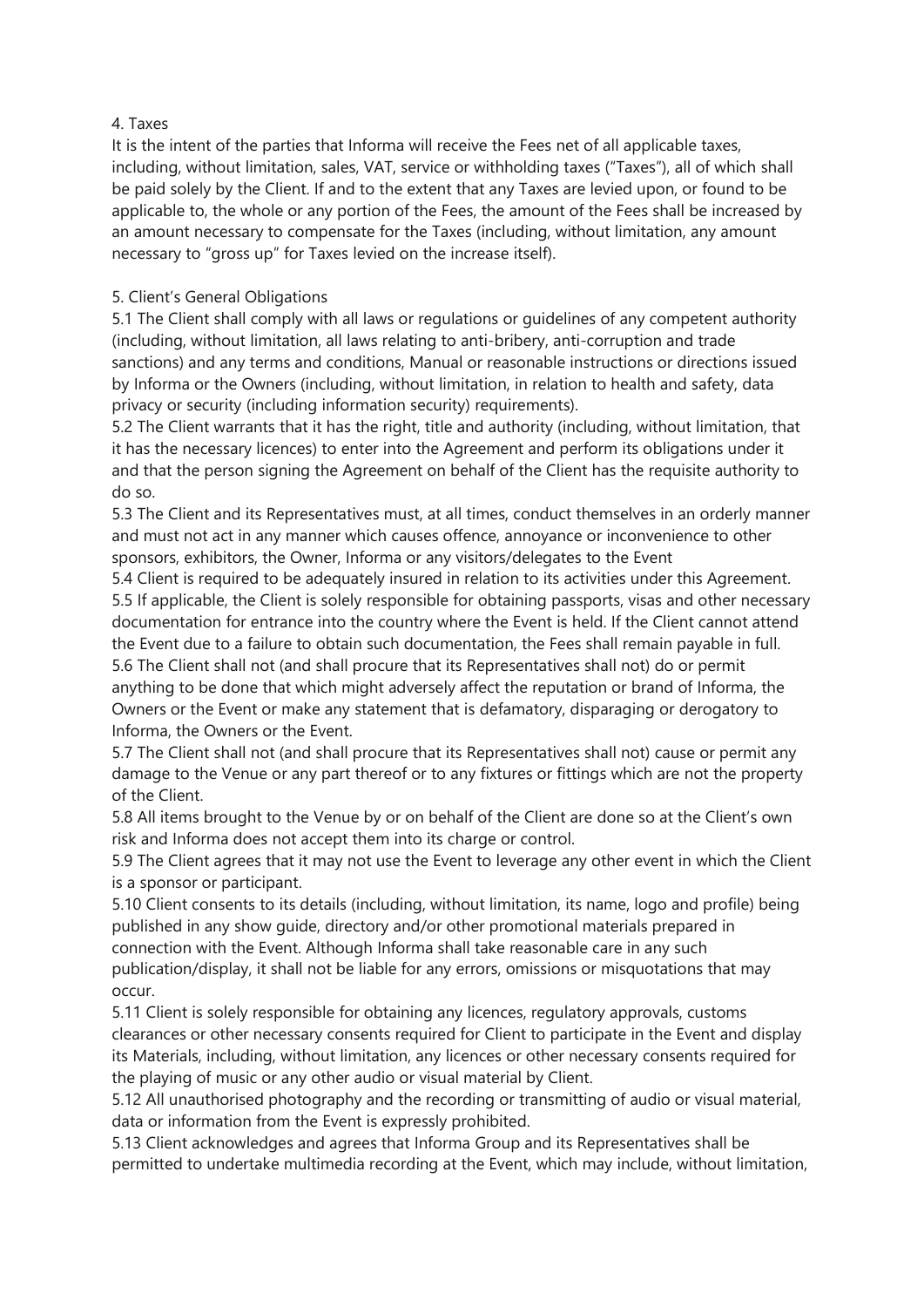recording the Client and its Representatives participating in the Event (the "Content"). Client agrees to make its Representatives aware of such permission for multimedia recording of the Content in advance of the Event. Client acknowledges and agrees (and shall procure that its Representatives acknowledge and agree) that Informa Group is the exclusive owner of all rights in the Content and hereby waives any and all: (a) rights in and to such Content, and (b) claims that Client or its Representatives may have relating to or arising from the Content or its use. Without limitation, Informa Group shall be permitted to use the Content anywhere in the world for promotional and all other purposes, without any payment or compensation. 5.14 Client acknowledges and agrees that the terms of this Agreement (including, without

limitation, the amount of the Fees) and the provisions of the Manual shall constitute confidential information of Informa, and Client undertakes that it shall not at any time disclose the same to any third party.

#### 6. Specific Terms relating to Space

6.1 Informa reserves the right to make alterations in the floor plan of the Event or in the specification for the Client's Exhibition Stand in its sole discretion and at any time, which it considers to be in the best interest of the Event including (without limitation) altering the size, shape or position of the Space. If the Space is materially reduced, the Client will receive a pro rata refund of the Fees payable in respect of the Space.

6.2 Informa permits the Client, subject to the terms of the Agreement, to use the Space for the purpose of displaying goods and exhibits at the Event. Such use shall not constitute a tenancy or lease of the Space and the Client acknowledges that it shall have no other rights to or interest in the Space.

6.3 The Client shall not permit the display of any materials or information that do not exclusively relate to the Client's commercial activities. Informa reserves the right to remove from the Exhibition Stand, the Space or the Venue, at the risk and expense of the Client, any exhibit or other item which Informa considers in its reasonable opinion (i) to be in contravention with applicable laws, regulations or the policies or procedures of Informa or of the Owners, (ii) infringes the Intellectual Property Rights of a third party, (iii) is likely to cause offence or annoyance or (iv) is otherwise inappropriate or which does not comply with these Conditions. 6.4 Where agreed by both parties and as specified on the Application Form, Informa or Client will be responsible for setting up the Space for the Client, including where applicable, an Exhibition Stand. The Client is solely responsible for all aspects of dressing and branding the Space including, without limitation, any Exhibition Stand (where applicable).

6.5 Client shall be liable to Informa or any third parties (as the case may be) for any claims relating to the set up of the Space including, without limitation, construction of the Exhibition Stand (where applicable) or any breach of Condition 5.1.

6.6 The Client may not sublet the Space (in whole or in part) without the express prior written consent of Informa. If and to the extent that the Client is permitted to sublet the Space, the Client shall remain responsible for the Space and shall be liable for any breach of the terms of the Agreement by any party to whom the Space is sublet.

6.7 If the Client is in breach of the Agreement or is otherwise engaged in any activity that might jeopardise the safety (including without limitation the data security and information security) of the Event, exhibitors and visitors, Informa reserves the right to suspend or block (temporarily or permanently) access to the Space and remove or block the Client's Representatives from the Event without liability to the Client.

6.8 If the Client wishes to share the Space with any entity that is not a company within the Client's group of companies, it must obtain the prior written consent of Informa. Informa reserves the right to charge the Client additional Fees as a condition to granting any such consent.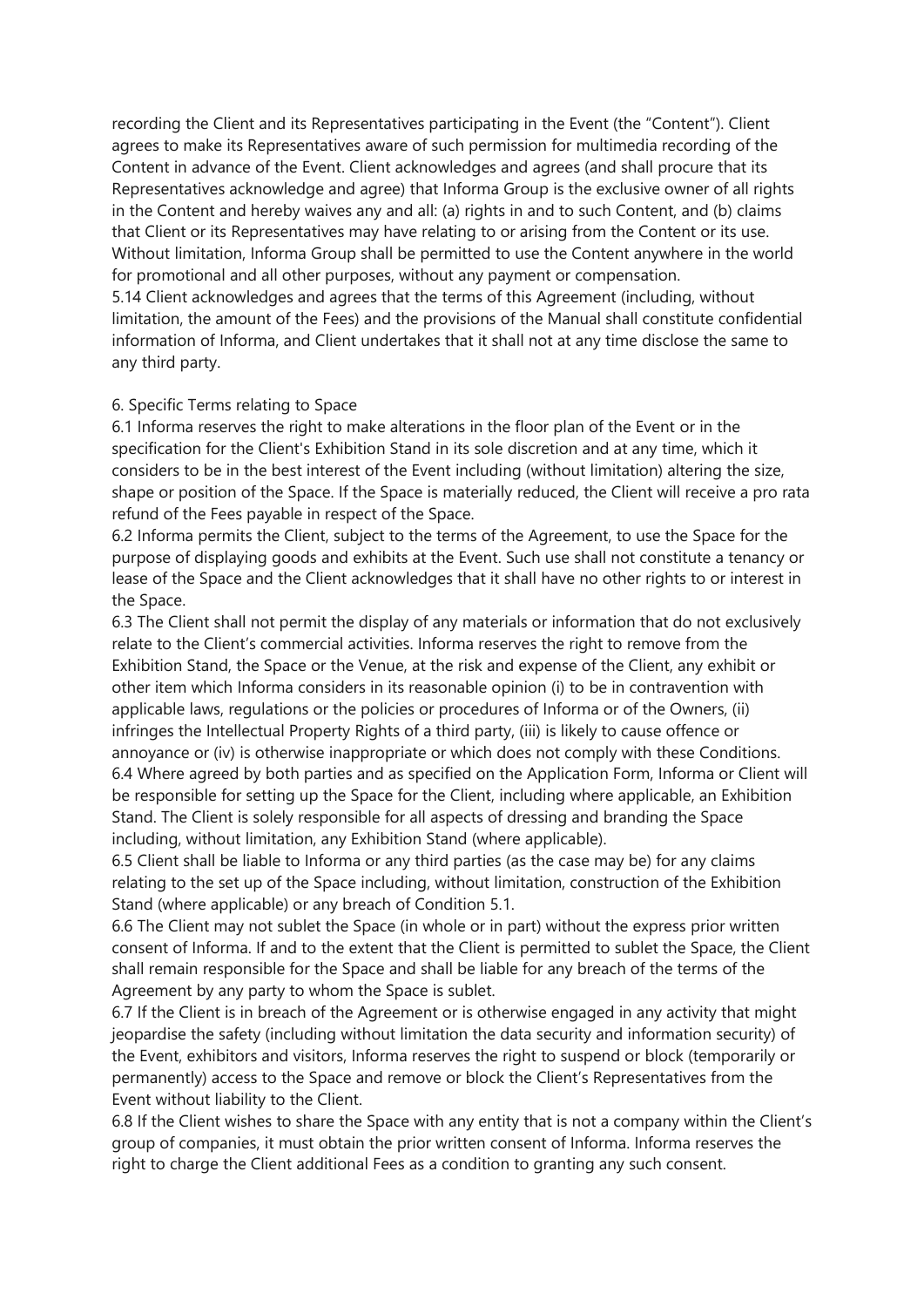6.9 The Client is only permitted to conduct business from its allotted Space or otherwise as permitted under the terms of the Package and shall not canvass, promote, advertise or solicit for business in any other area of the Venue without the prior consent of Informa.

6.10 The Client shall at all times ensure that the Exhibition Stand is staffed by competent personnel and is clean, tidy and well presented during Event opening times failing which Informa reserves the right without liability to arrange for this to be done at the Client's expense.

6.11 The Client undertakes to occupy the Space in time for the opening of the Event and not to close the Exhibition Stand prior to the end of the Event. In the event that the Client fails to comply with this Condition, Informa shall be entitled to terminate the Agreement and the provisions of Condition 13.2 shall apply.

6.12 From time to time, Informa, the Owner and each of their Representatives may enter the Venue at any time to carry out works, repairs or alterations or for any other purposes which they deem necessary ("Works"). To the fullest extent permitted by law, Informa, the Owner and each of their Representatives shall not be liable for any damage, loss or inconvenience, howsoever arising, and suffered by the Client and/or its Representatives by reason of any act or omission relating to the Works.

6.13 Client is required to be adequately insured to have an Exhibition Stand. The Client shall at its own expense maintain in effect throughout the Event including move-in and move-out days, and provide to Informa at least thirty (30) days prior to move in to the Event a certificate of insurance showing that there is in effect: (i) a Commercial General Liability insurance coverage of not less than \$1 million single occurrence/\$2 million aggregate combined limit for bodily injury and property damage, including coverage for personal injury, broad form contractual liability, operation of mobile equipment, product and liquor liability (where applicable) and (ii) automobile liability insurance coverage of not less than \$1 million combined single limit for bodily injury and property damage, including coverage for non-owned and hired vehicles, including loading and unloading operators, in which Informa and the Venue and Owners are named as additional insureds. The Client acknowledges that the certificate of insurance requirement in the foregoing sentence shall not be deemed waived, nor shall the Client be relieved of its obligation to provide such certificate, even if Informa provides the Client with the benefits hereunder without having received such certificate from the Client. The Client also agrees to obtain and maintain in effect throughout the Event workers compensation and employers' liability insurance in such minimum amounts as are required by law or are otherwise consistent with prudent business practice. The Client agrees to waive the right of subrogation of its insurance carrier against Informa and the Venue and Owners to recover loss sustained for real and personal property.

#### 7. Specific Terms relating to Client's Materials

7.1 The Client shall provide Informa with all Materials which Informa requires to perform its obligations under this Agreement within the deadlines specified by Informa and the Client shall comply with Informa's reasonable requirements and directions in relation to the Materials. If the Client fails to provide the Materials by the deadline and to the specifications required by Informa, Informa reserves the right to refuse to incorporate, print, publish, display or otherwise use the Materials and shall not be required to refund any Fees which shall remain payable in full. 7.2 The Client warrants that the Materials (i) are accurate and complete; (ii) are not in any way defamatory, libellous, obscene, menacing, threatening, offensive, abusive or fraudulent; (iii) are not in any way illegal and that they do not contravene any applicable law or incite or encourage the contravention of any law; (iv) if provided in digital form, are free from any viruses and any other malware or corrupting elements of any kind and that they shall not cause any adverse effect on the operation of any Informa system, publication, website, platform, media or other property and/or on any users of any of the foregoing; and (v) together with all Intellectual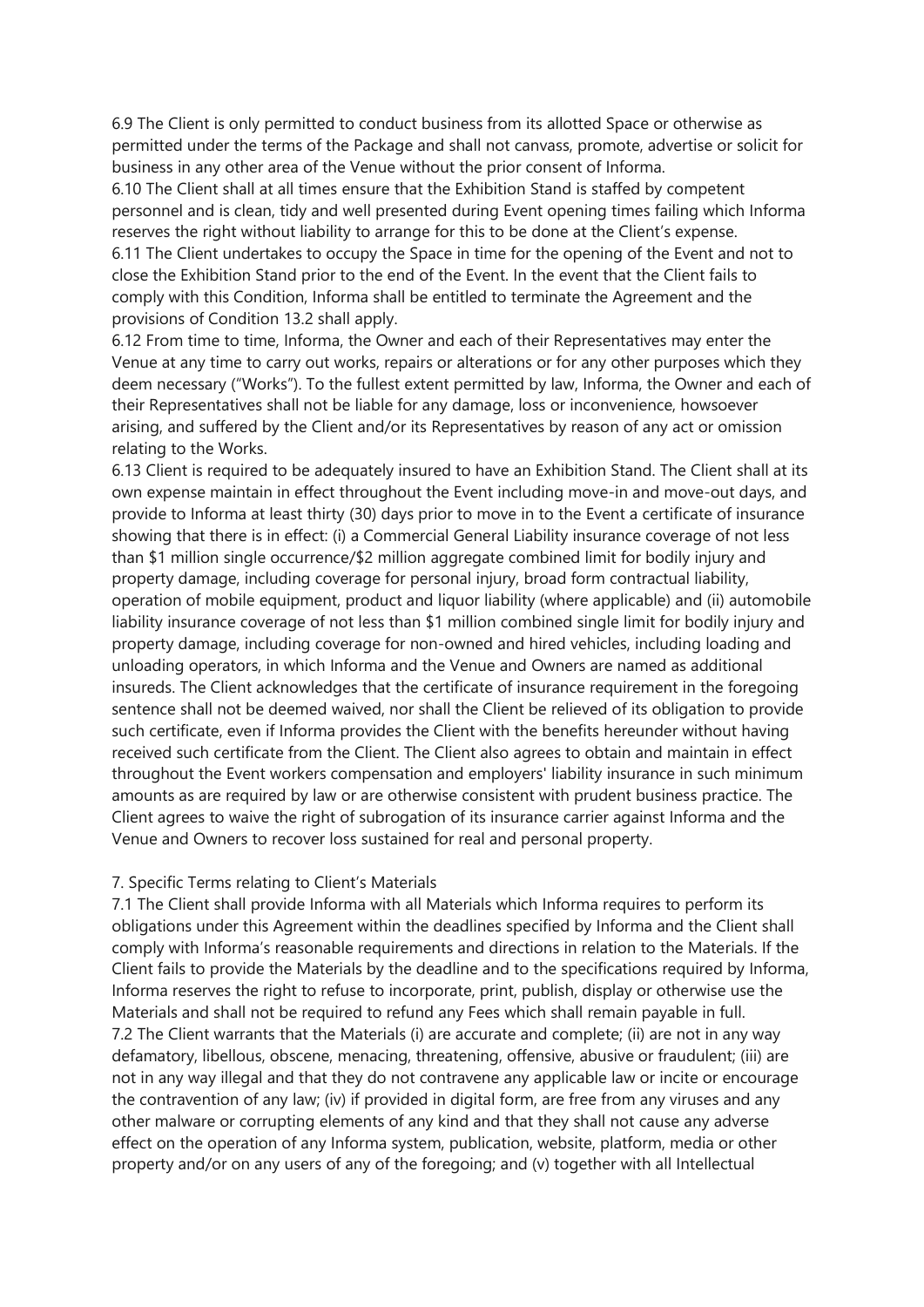Property Rights therein, are owned or duly licensed by Client and they do not infringe the Intellectual Property Rights of any third party.

7.3 While Informa will take reasonable care in relation to the production of material and information incorporating the Materials, Informa shall not in any event be responsible to the Client for any omissions, misquotations or other errors which may occur except where such losses arise as a result of Informa's gross negligence or wilful misconduct.

7.4 All Materials are subject to approval and acceptance by Informa. Informa reserves the right to in its absolute discretion to reject any Materials at any time after receipt.

7.5 For the purposes of Sponsorship, Informa will use its reasonable endeavours to provide the Sponsorship in the size, position and manner as specified in the Application Form. However, Informa shall not be liable to the Client where reasonable modifications or changes to the Sponsorship (including, without limitation, to the size, position, section or issue of or date of publication) are made by Informa.

7.6 The Client hereby grants to Informa a non-exclusive, worldwide, royalty free licence to use the Materials in connection with the Event and in accordance with the Agreement. The Client also acknowledges that in view of the time and cost required in preparing any publications or other media, in circumstances where the Agreement is terminated, Informa may at its discretion continue to use the name, logo or any other Materials or information provided by the Client after termination of the Agreement, where the time and cost does not allow Informa to remove, delete or cover over such name, logo or other material or information.

7.7 If the Client and / or any of its Representatives is in breach of the Agreement Informa reserves the right to refuse to use any Materials in relation to the Event or the Sponsorship or may remove or delete such Materials without liability to the Client.

8. Specific Terms relating to visitor or delegate passes for physical events

8.1 Where visitor passes and/or delegate passes are issued as part of the Package, they are issued subject to the terms of this Agreement and Informa's separate terms and conditions applicable to visitors and/or delegates are expressly excluded. Only official visitor and delegate passes issued by Informa shall be valid for entry to the Event.

8.2 The Client will be supplied with passes for its Representatives that are working at the Event and such passes must be produced on request at the Event. Informa may refuse entry to any person without a valid pass. Passes are only valid in the name of the person to whom they are issued.

8.3 Informa may (at its sole discretion) refuse admission to, or eject from the Event, any Client Representative who fails to comply with these terms and conditions or who in the opinion of Informa represents a security risk, nuisance or annoyance to the running of the Event. Client shall procure that its Representatives comply with all reasonable instructions issued by Informa or the Owners at the Event.

### 9. Limitation of Rights Granted

9.1 The Client's rights in relation to the Event are strictly limited to those set out in the Package. The Client is not permitted to: (i) establish a website specifically relating to the Event; or (ii) other than in accordance with Condition 9.2, otherwise promote or advertise its association with the Event or Informa or undertake any promotional activity in connection with the Event or Informa in any way otherwise than as set out in the Package or with the prior written consent of Informa. 9.2 Nothing in Condition 9.1 shall prevent the Client from advertising in a proportionate manner on its own website the fact of its attendance and participation in the Event. This includes providing a web link to the Event's website together with any Event logo. Informa may request for any reason at any time that the Client removes any such promotional material from its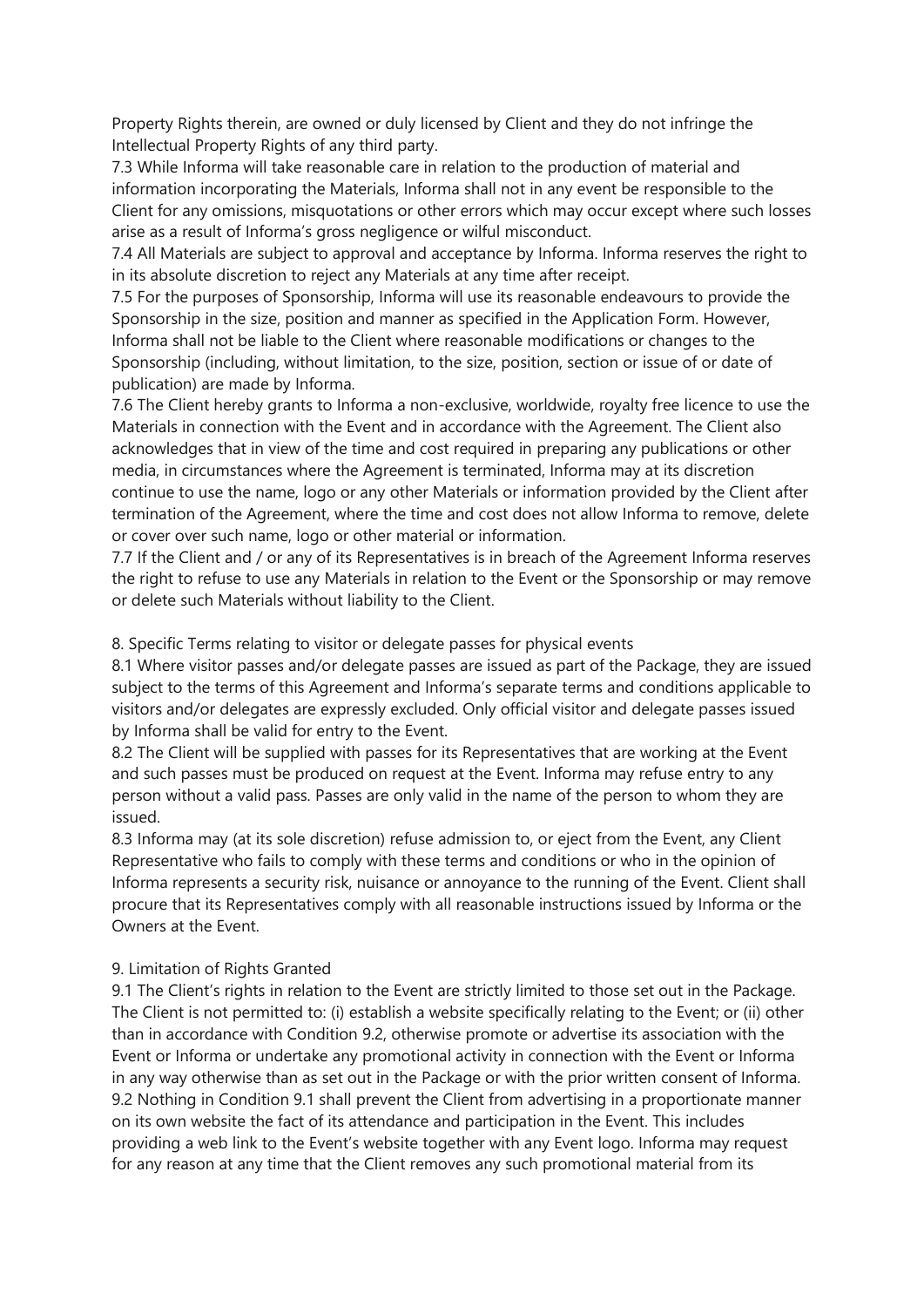website and the Client shall be required to comply with any such request promptly. Nothing in the Agreement shall be construed as granting to the Client any right, permission or licence to: (i) use or exploit Informa's or any member of the Informa Group's Intellectual Property Rights; or (ii) otherwise exploit any connection with Informa or any event run by Informa in any way.

#### 10. Changes to the Event

Informa reserves the right at any time and for any reason to make changes to the format, content, venue and timings of the Event (including, without limitation, any installation and dismantling periods) without liability. If any such changes are made, this Agreement shall continue to be binding on both parties, provided that the Package may be amended as Informa considers necessary to take account of the changes. Informa will notify the Client of any such amendments to the Package as soon as reasonably practicable.

### 11. Change of Date or Cancellation of the Event

11.1 Without prejudice to Condition 17.1, Informa reserves the right to cancel or change the date(s) of the Event at any time and for any reason (including, without limitation, if a Force Majeure Event occurs which Informa considers makes it illegal, impossible, inadvisable or impracticable for the Event to be held), in which case Conditions 11.2 and 11.3 (as applicable) shall apply.

11.2 Where the date(s) of the Event are changed to new date(s) that are within twelve (12) calendar months; or, where the Event is part of an annual series, the rescheduled Event replaces the series edition in the following Calendar Year, this Agreement will continue in full force and effect and the obligations of the parties shall be deemed to apply to the Event on the new date(s) (or the Event in the following Calendar Year as the case may be) in the same way that they would have applied to the original Event. For the avoidance of doubt, nothing in this Condition 11.2 shall excuse the Client from payment of the Fees under the Agreement in accordance with the payment schedule set out in the Application Form.

11.3 Where the Event is cancelled and is not rescheduled in accordance with Condition 11.2 above, this Agreement will terminate without liability provided that, at Client's election, any proportion of the Fees already paid will be refunded or a credit note for the amount of the Fees already paid will be issued and the Client will be released from paying any further proportion of the Fees.

11.4 To the fullest extent permitted by law, Informa shall not be liable to the Client for any loss, delay, damage or other liability incurred resulting from or arising in connection with the changing of the date of the Event or the cancellation of the Event, howsoever arising. The Client acknowledges that provisions of this Condition 11 set out the Client's sole remedy in the event of the changing of the date of the Event or the cancellation of the Event by Informa and all other liability of Informa is hereby expressly excluded.

### 12. Cancellation by Client

12.1 The application for the Package is irrevocable by Client and, save as expressly stated in the Application Form, Client has no rights to cancel this Agreement. Save as expressly set out in this Agreement or in the Application Form, no refunds shall be given and the Fees shall remain due and payable in full.

12.2 To the extent that the Application Form expressly permits cancellation by Client, Client may cancel the Package on written notice to Informa, except where Informa has the right to terminate this Contract under Condition 13.1. Upon any such cancellation by Client, Client shall pay Informa such cancellation fees as are stated in the Application Form. For the purpose of determining any such cancellation fees, if the Event is rescheduled as a result of a Force Majeure Event the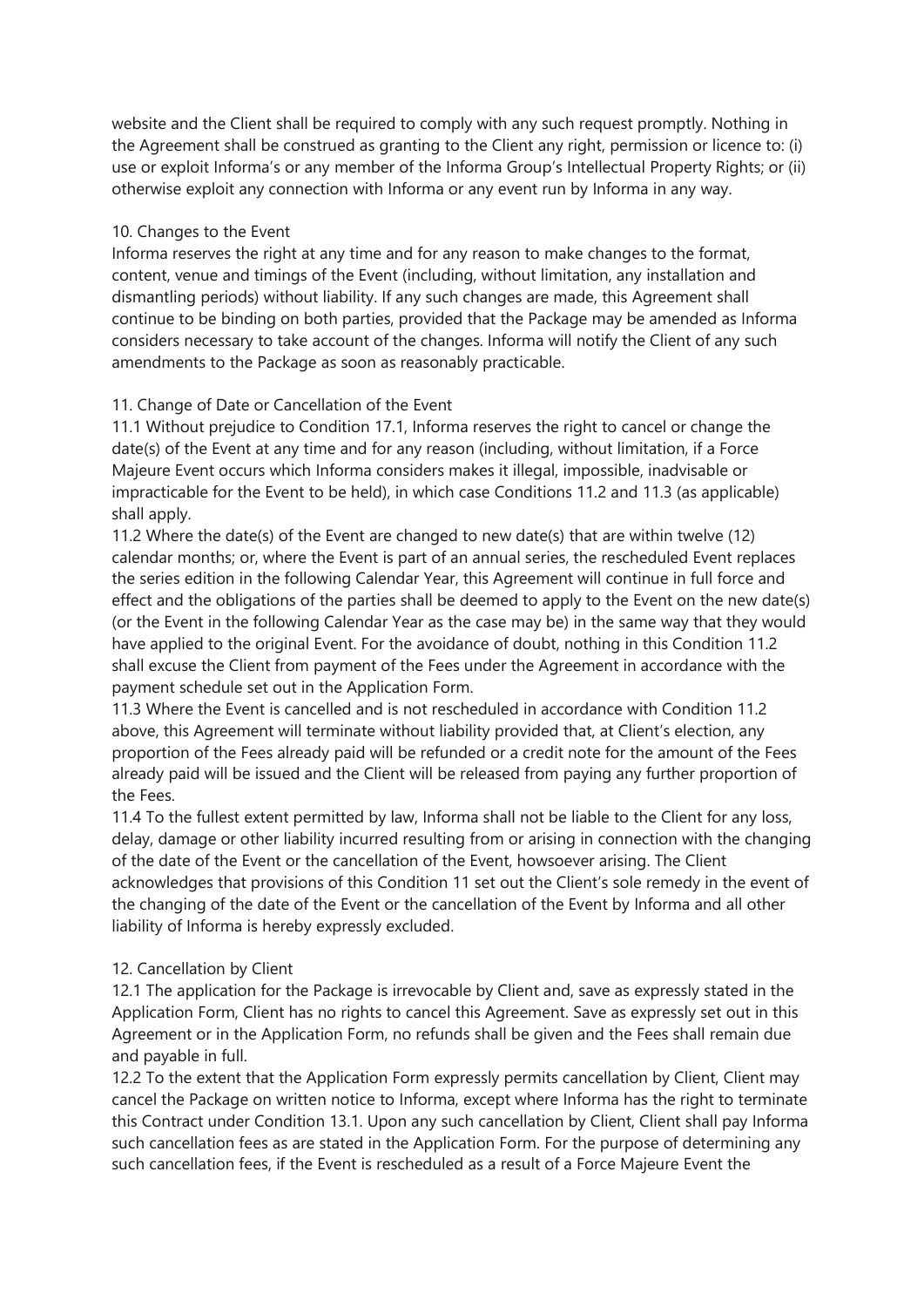relevant dates shall be fixed by reference to the originally scheduled opening date of the Event and not the new opening date of any Event rescheduled pursuant to Condition 11.2.

#### 13. Termination

13.1 Either party may terminate the Agreement at any time by written notice to the other if that other party: (i) has committed a material breach of any of its obligations under the Agreement and has not remedied such breach (if the same is capable of remedy) within 14 days of receiving written notice of the breach (or such lesser period as would be required for the breach to be remedied in sufficient time prior to the Event); or (ii) goes into liquidation whether compulsory or voluntary or is declared insolvent or if an administrator or receiver is appointed over the whole or any part of the Client's assets or if the Client enters into any arrangement for the benefit of or compounds with its creditors generally or ceases to carry on business or threatens to do any of these things or suffers any analogous event in any jurisdiction.

13.2 Without prejudice to any other right or remedy it may have, in the event that Informa terminates the Agreement under the provisions of Conditions 3.2, 6.11 or 13.1 Informa shall not be required to refund any Fees received from the Client and Informa shall be entitled to submit an invoice in respect of the balance (or the whole as the case may be) of the Fees which will become immediately due and payable. Informa shall not be liable to the Client for any loss or damage of any kind resulting from termination of the Agreement and shall have no further obligations under the Agreement or otherwise to the Client.

13.3 Informa may terminate the Agreement without liability immediately at any time by written notice to the Client if Informa determines in its absolute discretion that the provision of the Package to the Client is not in the best interests of the Event or Informa's legitimate commercial interests. In the event that Informa terminates the Agreement pursuant to this Condition 13.3 any proportion of the Fees already paid will be refunded and the Client will be released from paying any further proportion of the Fees. The Client acknowledges that the refund of Fees paid is its sole remedy in the event of termination by Informa under this Condition 13.3 and all other liability of Informa is hereby expressly excluded.

13.4 Upon the giving of notice of termination, without prejudice to any other right or remedy it may have, Informa may prevent all access to the Space, remove any Sponsorship, and, if necessary, remove all Client property (including all Materials) from the Space at the Client's risk and expense and Informa shall be free to re-licence the Space and/or resell the Sponsorship elements of the Package.

13.5 Conditions 7.6 and 9 to 18 (inclusive) shall survive termination of the Agreement.

### 14. Liability and Indemnity

14.1 Informa does not make any warranty as to the Event in general and in particular in relation to: (i) the presence or absence or location of any other sponsor/exhibitor or potential sponsor/exhibitor; or (ii) the benefit or outcome (commercial or otherwise) that the Client may achieve as a result of exhibiting at or sponsoring the Event. Except as set out in these Conditions, to the fullest extent permitted by law, Informa excludes all conditions, terms, representations and warranties relating to the Event and the Package, whether imposed by statute or by the operation of law or otherwise, that are not expressly stated herein.

14.2 Informa Group shall not be liable to the Client for any loss or damage suffered or incurred by the Client in connection with the provision of (or failure wholly or partly of) any services or goods provided by third parties in connection with the Event or the Package, including, without limitation, in relation to the provision of utilities, freight shipment, the transport and delivery of sponsorship and or exhibition materials to the Venue, work undertaken by third party contractors (whether or not Informa sub-contractors) and services provided by the Venue owners. The Client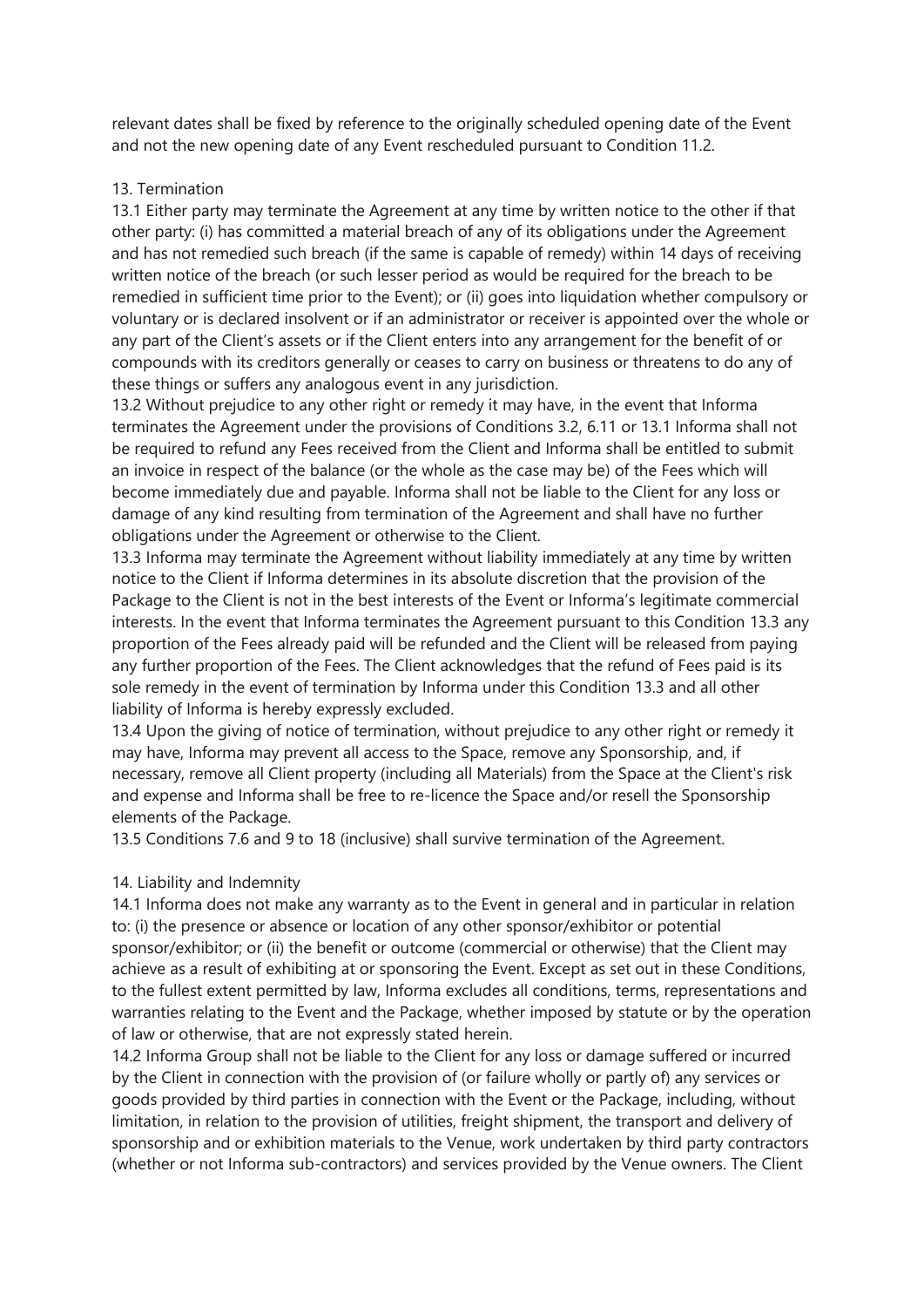acknowledges that services provided by Informa official or recommended contractors to the Client are the subject of a separate agreement between the Client and the contractor. Although Informa shall use reasonable care in selecting official or recommended contractors, Informa shall not be liable for any loss or damage suffered or incurred by the Client in connection with the provision of services to the Client by such contractors.

14.3 Subject to Condition 14.6: (i) Informa Group shall not be liable to Client for any indirect, consequential, special, incidental or punitive loss or damage, loss of profits, loss of business, loss of opportunity, loss of goodwill, loss or corruption of data or any other type of economic loss or damage; (ii) Informa Group shall have no responsibility or liability for any loss (or theft) of or damage to the person, property and effects of the Client or its Representatives; and (iii) Informa Group's maximum aggregate liability to the Client under the Agreement or otherwise in connection with the Event and/or the Package shall be limited to the total amount of the Fees. 14.4 The Client shall indemnify Informa Group and keep Informa Group fully and effectively indemnified against any loss of or damage to any property or injury to or death of any person caused by any act or omission of the Client, its Representatives or its invitees.

14.5 The Client shall indemnify Informa and keep Informa Group fully and effectively indemnified against all losses, claims, damages and expenses (including, without limitation, reasonable legal fees) incurred by Informa Group as a result of a third party claim that either: (i) the display of any products, documents or other materials exhibited by the Client at the Event; or (ii) Informa's receipt or use of the Materials constitutes an infringement of the Intellectual Property Rights of any third party or is in breach of any applicable law.

14.6 Nothing in these Conditions shall exclude or limit liability which cannot be excluded by the applicable law.

#### 15. Confidential Information

For the purposes of this Condition 15 "Confidential Information" means information disclosed by a party (the "Disclosing Party") to another (the "Receiving Party") relating to the Disclosing Party's business, products, affairs and finances, clients, customers and trade secrets including, without limitation, customer lists, billing practices, contractual arrangements, technical data and knowhow. For the avoidance of doubt, the fact of the Client's participation in the Event shall not be deemed to be Confidential Information. The Receiving Party shall not (except in the proper performance of its obligations under the Agreement) during the continuance of the Agreement or at any time thereafter use or disclose to any person, firm or company (and shall use its best endeavours to prevent the publication or disclosure of) any Confidential Information of the Disclosing Party. This restriction does not apply to: (i) any information in the public domain other than in breach of the Agreement; (ii) information already in the lawful possession of the Receiving Party before its receipt from the Disclosing Party; (iii) information obtained from a third party who is free to divulge the same; (iv) disclosure of information which is required by law or other competent authorities; and (v) information developed or created by one party independently of the others.

### 16. Data Protection

16.1 For the purposes of this Condition 16, the terms personal data, controller, processor, processing, data subject and supervisory authority shall have the meanings ascribed to them under the Regulation.

16.2 For the purposes of this Agreement and either party's processing of personal data in connection with this Agreement, the parties agree that each party acts as a data controller. Each party shall (i) only process personal data in compliance with, and shall not cause itself or the other party to be in breach of, Data Protection Law, and (ii) act reasonably in providing such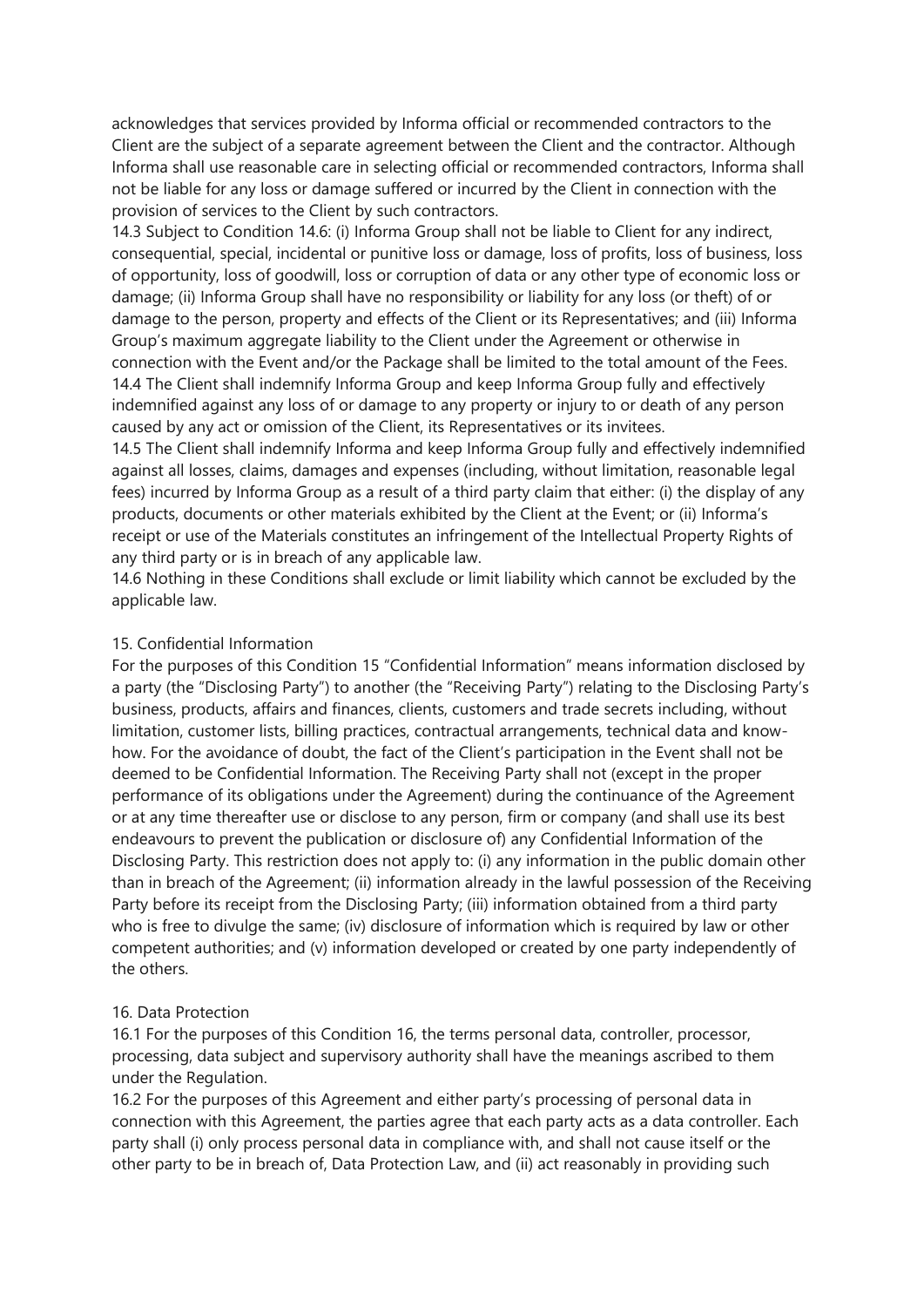information and assistance as the other party may reasonably request to enable the other party to comply with its obligations under Data Protection Law. If either party becomes aware of a Reportable Breach relating to the processing of personal data in connection with this Agreement, it shall (i) provide the other party with reasonable details of such Reportable Breach without undue delay, and (ii) act reasonably in co-operating with the other party in respect of any communications or notifications to be issued to any data subjects and/or supervisory authorities in respect of the Reportable Breach. If either party receives any communication from any supervisory authority relating to the processing of personal data in connection with this Agreement, it shall (i) provide the other party with reasonable details of such communication, and (ii) act reasonably in co-operating with the other party in respect of any response to the same. Informa collects, uses and protects personal data in accordance with its privacy policy, which can be found here: [https://www.informa.com/privacy-policy/.](https://www.informa.com/privacy-policy/)

16.3 Without prejudice to the generality of Condition 16.2, Client warrants that if it receives any list containing personal data from Informa as part of the Package (a "Data List"), it shall: (i) keep the Data List confidential; (ii) at all times comply with applicable Data Protection Laws and only use the Data List for such purpose(s) as has been agreed with Informa in writing; (iii) not distribute, transfer or assign its rights to the Data List without the prior written consent of Informa, (iv) securely delete or put beyond use the Data List by such time as has been agreed with Informa in writing or such time as is required by Data Protection Law, whichever is earlier, and (v) provide Informa with reasonable details of any enquiry, complaint, notice or other communication it receives from any supervisory authority relating to Client's use of the Data List, and act reasonably in co-operating with Informa in respect of Client's response to the same. Client acknowledges and agrees that Informa shall only be obliged to provide Client with all or part of any Data List to the extent that it is legally permitted to do so and Informa shall not be liable to Client if the volume of personal data provided to Client is less than anticipated as a result of Informa's compliance with Data Protection Law.

#### 17. General

17.1 Without prejudice to Condition 11, if, by reason of any Force Majeure Event Informa is delayed in or prevented from performing any of its obligations under the Agreement, then such delay or non-performance shall not be deemed to be a breach of the Agreement and no loss or damage shall be claimed by the Client by reason thereof. For the avoidance of doubt, nothing in this Condition 17.1 shall excuse the Client from the payment of the Fees under the Agreement. 17.2 Each party shall comply with the applicable requirements regarding unfair competition and shall adhere to the highest standards of ethics on a global basis and shall refrain from corrupt business practices and shall prohibit, directly and indirectly, public or private bribery, kickbacks or any other activity that would give rise to a conflict of interest that could adversely influence the judgment, objectivity or loyalty to the business activities and assignments under this Agreement. 17.3 Nothing in the Agreement shall create, or be deemed to create, a partnership or joint venture or relationship of employer and employee or principal and agent between the parties. 17.4 If and to the extent that there is any conflict between these Conditions and the Application Form, the terms of the Application Form shall prevail.

17.5 Each party acknowledges that the Agreement constitutes the entire agreement between the parties in relation to the Event and that it does not rely upon any oral or written representation made to it by the other. No variation of the Agreement shall be effective unless made in writing signed by or on behalf of each of the parties to the Agreement.

17.6 No rights under the Agreement may be assigned by the Client without the prior written consent of Informa. The Client may not sub-contract or delegate in any manner any of its obligations under the Agreement to any third party or agent without the prior written consent of